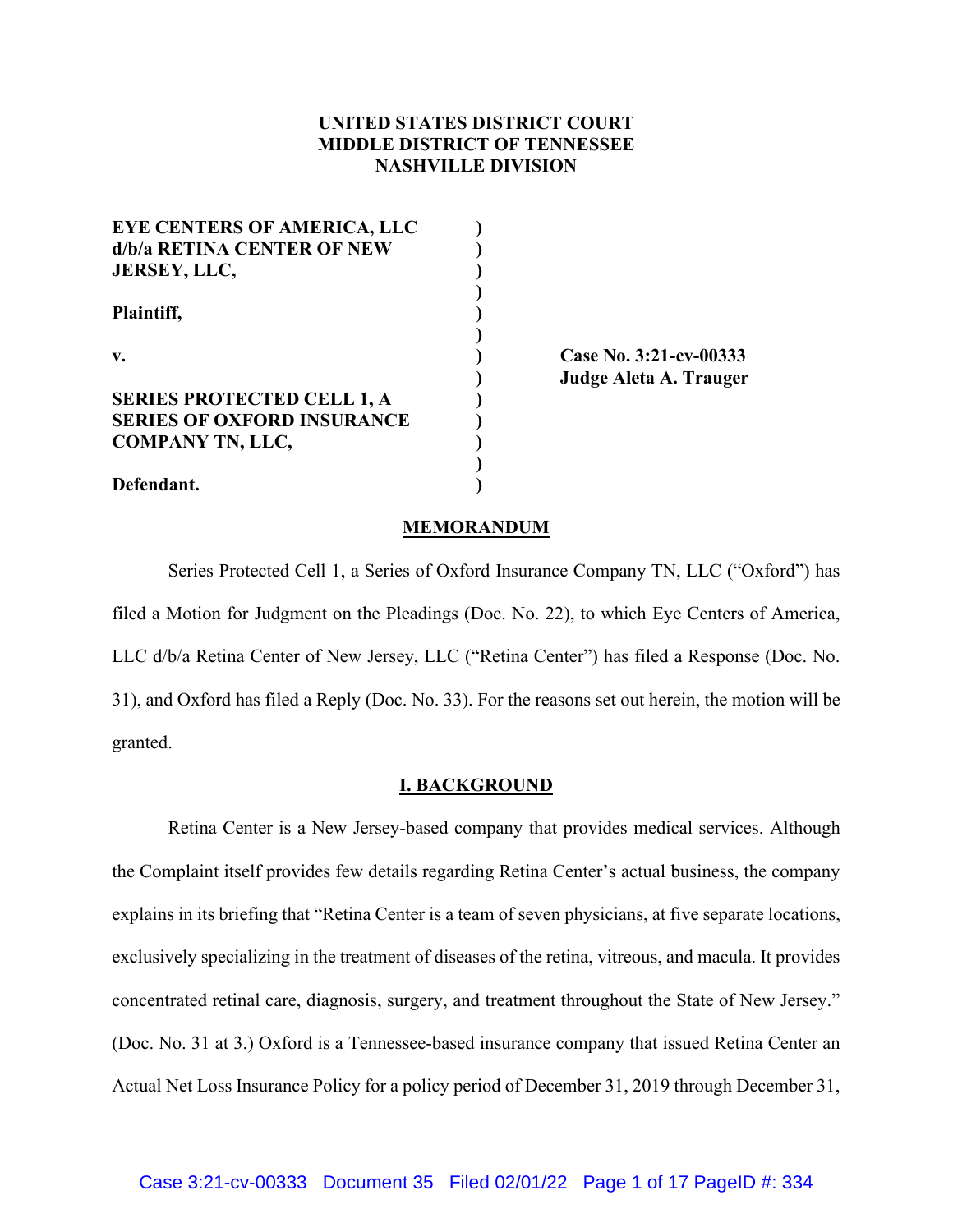2020. (Doc. No. 1 ¶¶ 3–5, 19; Doc. No. 1-1 (policy).) The policy, which included a choice-of-law provision stating that the policy is to be governed by Tennessee law, provided coverage for expenses and lost income attributable to certain occurrences—referred to as "scheduled events" because they appeared on the policy's schedule of coverage—such as crime, data breach, and liability in employment-related litigation. (Doc. No. 1-1 at 4, 36.)

The structure of the policy, as drafted, was that the standard policy document included a lengthy list of defined types of events for which an insured party *could* purchase coverage, and the insured's actual purchased policy document included a Declaration identifying which of those types of coverage the insured party had elected to purchase. (*See* Doc. No. 1-1 at PageID #15, 6– 29.) One of the scheduled events for which Retina Center purchased coverage was "Loss of Referrals," which the policy defined as follows:

- a. the wrongful termination or wrongful cancellation by a **Key Referral Source** of all or any part of a business relationship between Insured and such **Key Referral Source**; or
- b. the termination or cancellation of all or any material part of a business relationship between Insured and a **Key Referral Source** as a result of:
	- i. the cessation or suspension of the business operations of such **Key Referral Source** for a period no less than 60 days;
	- ii. if an individual, the death of such **Key Referral Source**;
	- iii. if an individual, the bodily injury to or illness suffered by such **Key Referral Source**, resulting in such **Key Referral Source's** inability, for a period no less than 60 days, to perform the same type of work that such **Key Referral Source** performed prior to the bodily injury or illness;
	- iv. the bankruptcy of such **Key Referral Source**;
	- v. the merger or consolidation with another organization such that the **Key Referral Source** is not the surviving organization, or the acquisition of more than 50% of the ownership interest of the **Key Referral Source**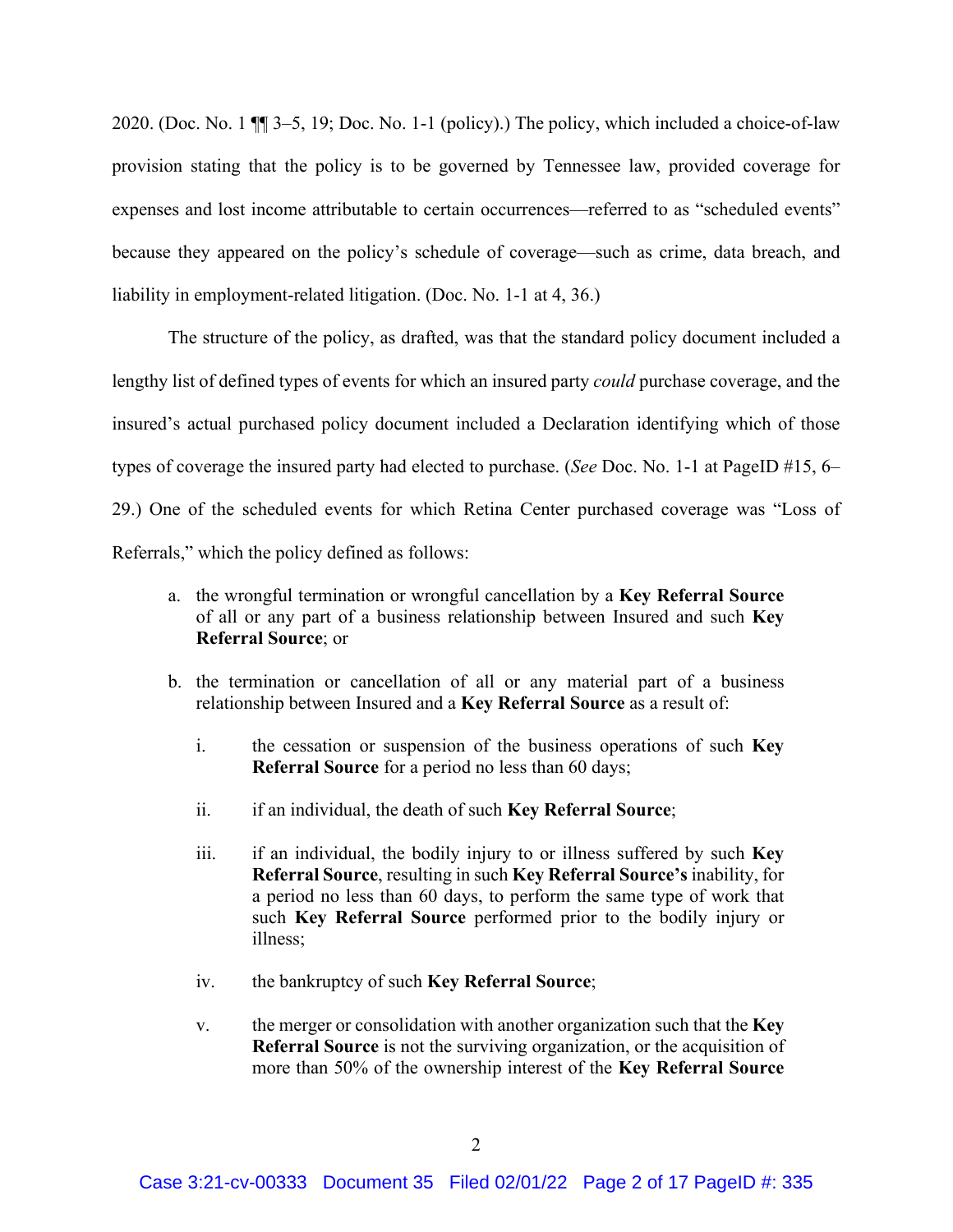by another organization, or person, or group of organizations and/or persons acting in concert; or

vi. the adoption or promulgation of federal, state or local laws, regulations or ordinances, by any legislative body, executive authority or agency, affecting such **Key Referral Source's** business and resulting in increased costs or operating expenses, reduction in the **Key Referral Source's** business production capacity, or the **Key Referral Source's** withdrawal of a product or service from the market.

**Actual Net Loss** in connection with a Loss of Referrals event shall include **Income Loss** and **Extra Expenses**, including costs of cover, costs of advertising and marketing for new referral sources, travel, lodging, meal and entertainment expenses incurred in selection of a replacement **Key Referral Source**, and miscellaneous extra costs incurred in finding, meeting and negotiating with new referral sources including costs to verify the background and references of prospective new referral sources, and overtime pay and legal expenses incurred to draw up referral contracts.

(*Id.* at 22–23.) A "Key Referral Source" was defined as any third party who either (1) regularly

directed referrals to Retina Center accounting for 10% or more of the Center's annual gross

revenue or (2) regularly directed referrals to Retina Center in some amount and was explicitly

identified in the policy as a Key Referral Source. (*Id.* at 5.) Retina Center's policy identified six

particular individuals as Key Referral Sources. (Doc. No. 1 ¶ 13.) According to the briefing, those

individuals operated "general ophthalmic and optometric practices" and referred patients to Retina

Center for "dealing with" certain "diseases of the eye." (Doc. No. 23 at 1.)

"Income Loss," as the term was used to calculate any losses related to lost referrals, was

defined as

Loss of net profit (before taxes) that would have been earned by **Insured** during the **Period of Restoration**<sup>1</sup> in the absence of the **Scheduled Event**, taking into account the actual experience of **Insured's** business before the **Scheduled Event** and the probable experience **Insured** would have had without the **Scheduled Event**.

<sup>1</sup> The "Period of Restoration" was defined as "[t]he time frame beginning on the date of the **Scheduled Event** and ending on the earlier of: [1] the date that **Insured** is able to produce goods and provide services at the same level, efficiency and speed as before the **Scheduled Event**; [or] [2] twelve months from the date that the **Scheduled Event** first occurs." (Doc. No. 1-1 at 5–6.)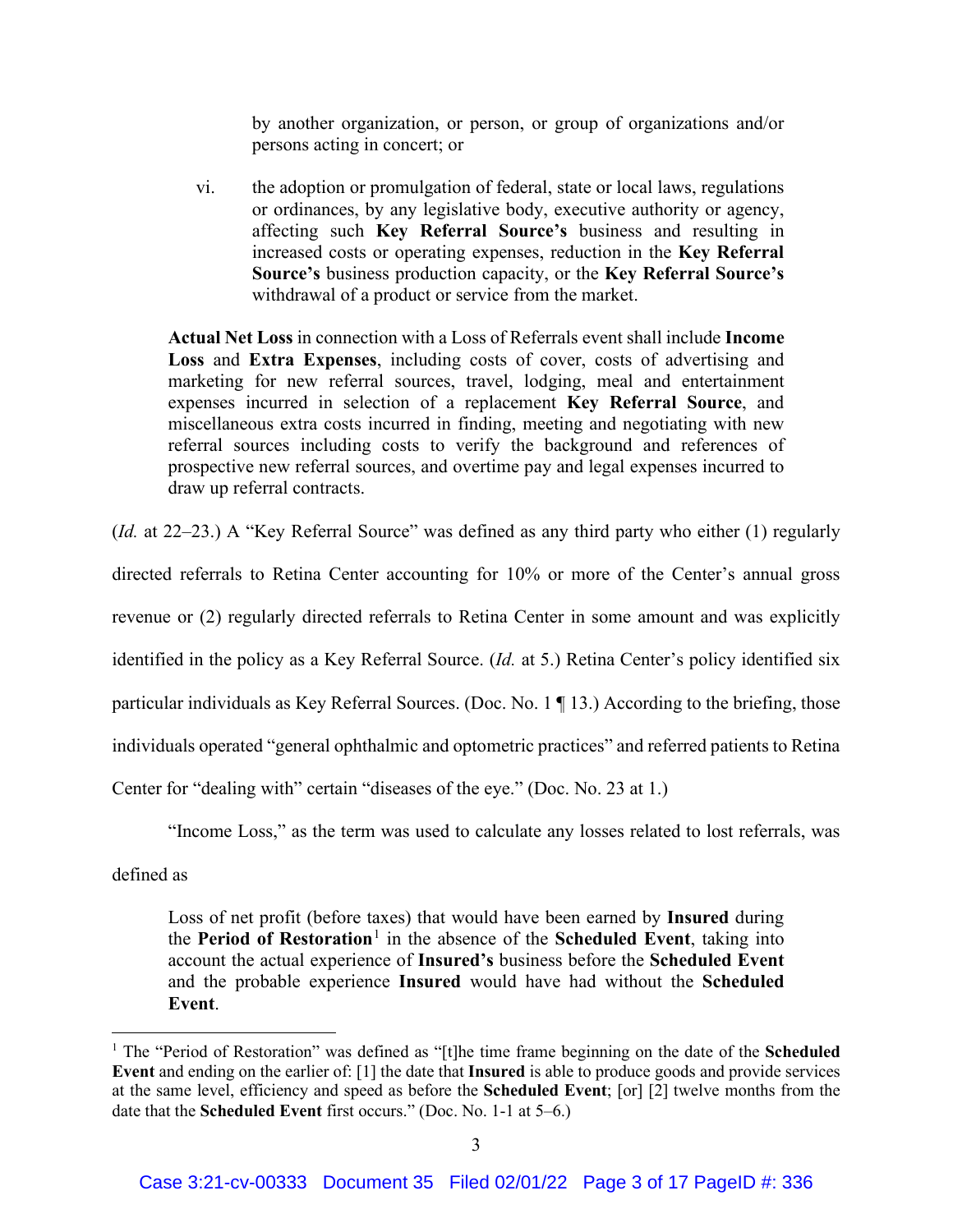(Doc. No. 1-1 at 4.) The other component of Actual Net Loss, Extra Expenses, was defined as the "[r]easonable costs, fees and expenditures actually paid by **Insured** during the **Period of Restoration** for the sole purpose of avoiding, mitigating or otherwise minimizing Income Loss."

(*Id.* at 3.)

Among the potential coverage categories listed in the policy document, but for which Retina Center did not, according to the Declaration, purchase coverage, were several categories of "business interruption," defined to mean the "interruption or cessation of **Insured's** business for a period of no less than 24 hours." (Doc. No. 1-1 at 9–10.) One category focused, in particular, on interruptions related to "Civil Authority":

8. **"Business Interruption – Civil Authority / Emergency Response Risk"** event, which means the interruption or cessation of business of **Insured** at or from one or more of **Insured's** business locations for a period of no less than 24 hours, caused by a material restriction or prevention of access to or from, or ingress/egress to or from, or use of **Insured's** premises by **Insured**, **Insured's** vendors or suppliers, or **Insured's** customers or clients, resulting from an order, directive, or action by a civilian or government agency or entity, other than a branch of the United States military (or foreign military) or National Guard if activated to federal service (or foreign equivalent). **Actual Net Loss** in connection with a Business Interruption-Civil Authority/Emergency Response Risk event shall include **Income Loss** and **Extra Expenses**.

(*Id.* at 9.)

On March 21, 2020, the Governor of New Jersey, amidst the relatively early days of the COVID-19 pandemic, instituted Executive Order 107, which, according to the Complaint, generally suspended non-emergency medical procedures in the state. (Doc. No. 1 ¶ 18; Doc. No. 1-2.) According to Retina Center, all of the individuals who were identified as Key Referral Sources in the policy were affected by the Order, because all provided non-emergency medical procedures. According to the Complaint, the referral sources' practices were such that complying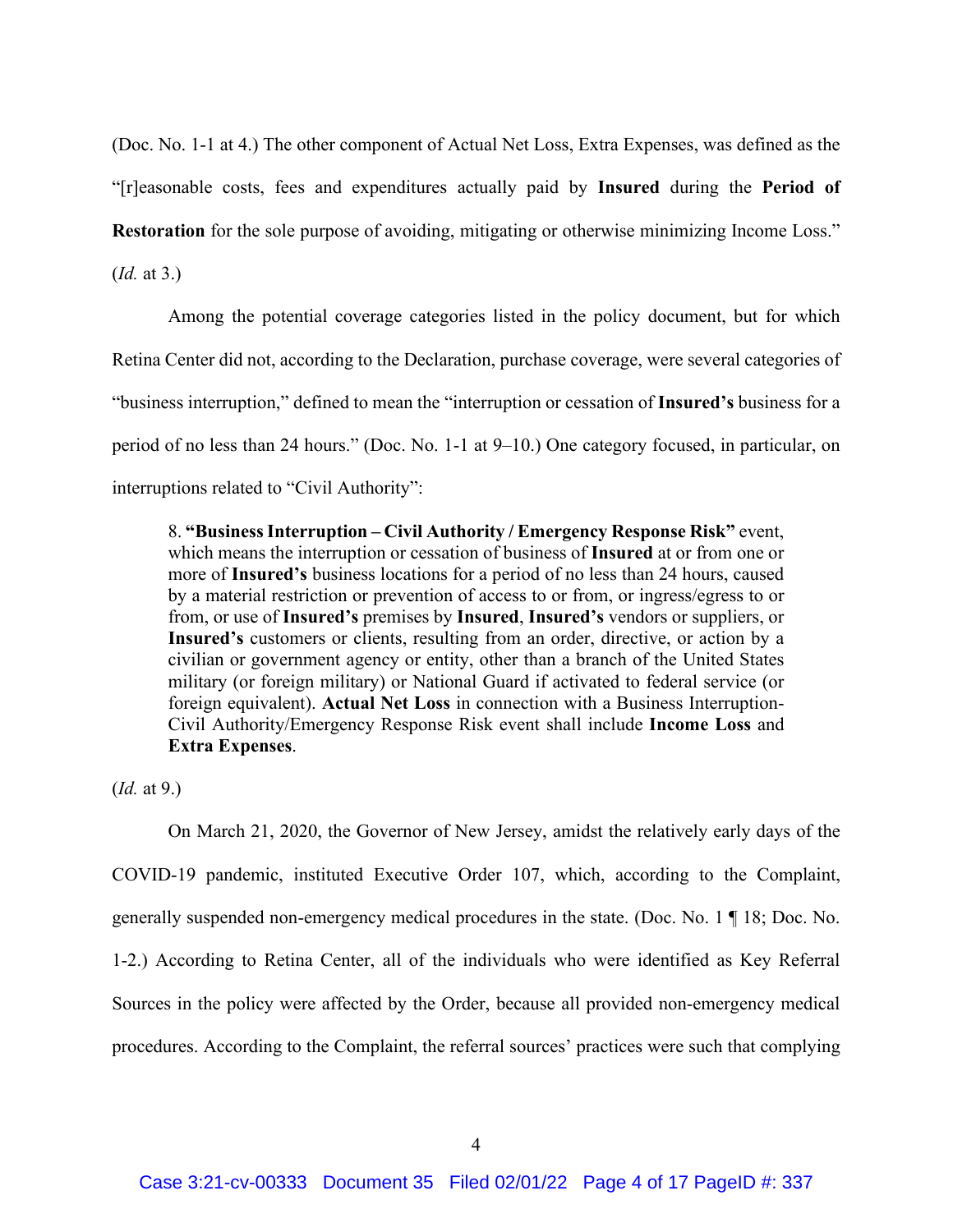with Executive Order 107 required, in effect, a "shutdown" of the referral sources' operations. (Doc. No. 1 ¶ 20.)

Oxford, which has filed an Answer to Retina Center's Complaint, disputes Retina Center's characterization of the law in New Jersey in 2020. Specifically, Oxford points out that Executive Order 107 provided that "[n]othing in this Order shall be construed to limit, prohibit, or restrict in any way the provision of health care or medical services to members of the public." (Doc. No. 1- 2 at 12.) Rather, according to Oxford, non-emergency medical procedures were actually suspended in the state by the Governor's Executive Order 109, which took effect a few days later, at 5:00 p.m. on March 27, 2020. (Doc. No. 21 ¶ 18; see Doc. No. 21-4.)

Oxford also argues that characterizing the effect of New Jersey's suspension of nonemergency procedures on Retina Center as involving a loss of *referrals* fundamentally misses the point. Oxford suggests that Retina Center's own business is built around providing non-emergency medical procedures, meaning that, during the suspension, its operations would largely have ceased, regardless of whether anyone was being referred to it by the Key Referral Sources. Any loss from that period, Oxford argues, was not because Retina Center lacked in referrals, but because, whether or not there were referrals, Retina Center was unable to render services. Oxford further points out that Retina Center could have purchased coverage that would have compensated it for losses based on the suspension of its own operations, but it chose not to do so. Oxford suggests that Retina Center is now attempting to, in effect, circumvent that misstep by improperly recharacterizing its losses as referral-related. (Doc. No. 23 at 4–5.)

The Complaint itself does little, if anything, to explain how or why Retina Center would have been capable of remaining open during the pendency of Executive Orders 107 and 109, other than by stating that, "in order to remain open . . . , [Retina Center] was required to purchase safety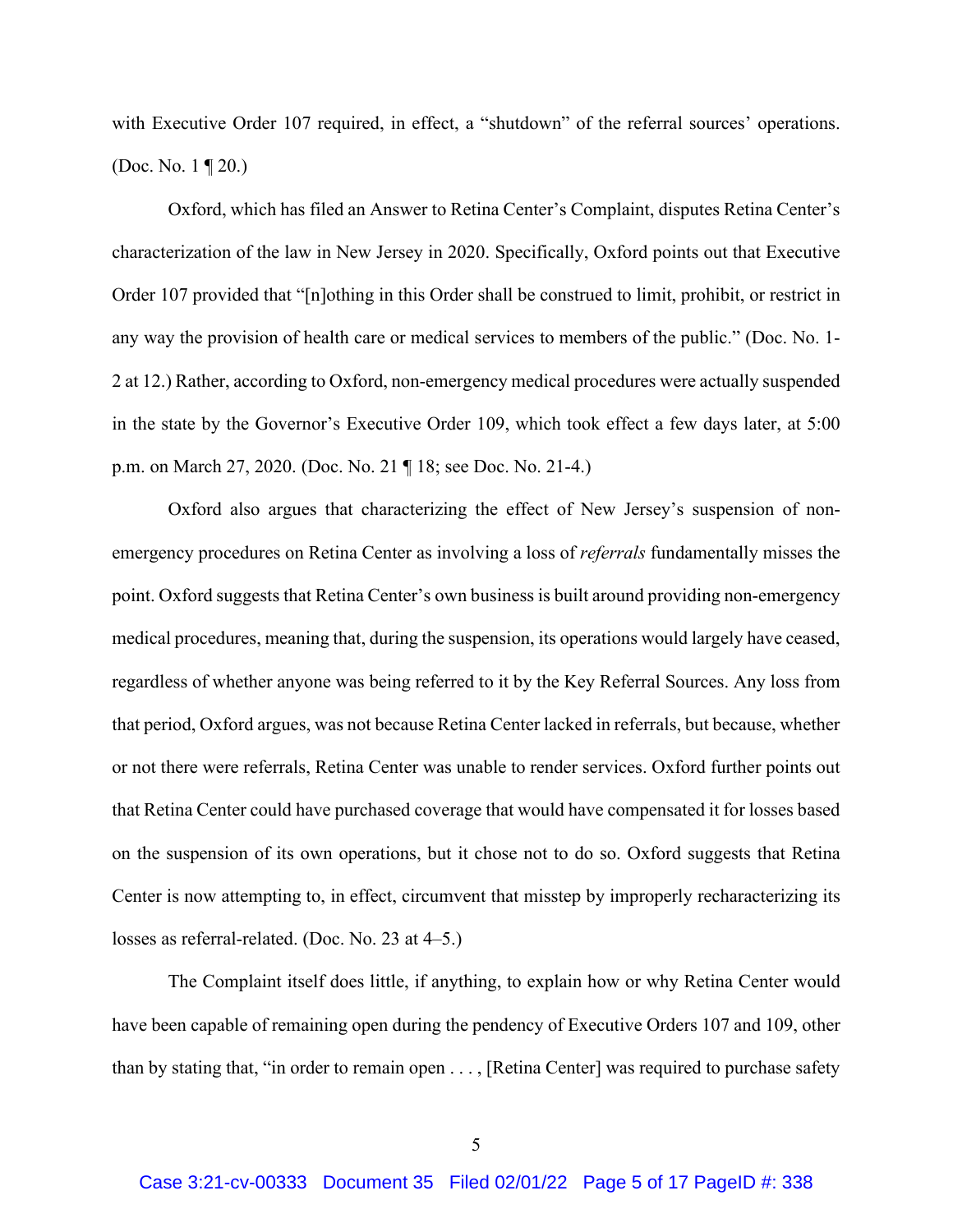equipment to comply with the heightened safety mandates instituted by" the state's coronavirusrelated executive orders. (Doc. No. 1 ¶ 28.) In its briefing, however, Retina Center asserts that it "only performs emergency and medically necessary surgeries" and therefore "was not required by Executive Order to suspend any of its activities." (Doc. No. 31 at 15 (emphasis omitted).)

On May 15, 2020, the Governor of New Jersey issued a new executive order, Executive Order 145, which permitted non-emergency medical procedures to resume on May 26, 2020. (Doc. No. 1 ¶ 21; Doc. No. 1-3.) Although Oxford and Retina Center disagree about the origin of the New Jersey ban on non-emergency procedures, they agree that Executive Order 145 rescinded the ban and that it went into effect, in relevant part, on May 26, 2020. (Doc. No. 21 ¶¶ 18–21.) Executive Order 145, however, required the providers of non-emergency medical procedures to adopt certain policies to ensure the safety of their operations to the extent reasonably possible. Instituting those policies took some additional time, and, as a result, none of the Key Referral Sources actually resumed operations on March 26, 2020. (Doc. No. 1 ¶ 22–24.) In its briefing, Oxford argues, in part by reference to evidence outside the Complaint but attached to Oxford's Answer, that the referral relationships between Retina Center and the Referral Sources did not, in fact, ultimately end, but rather resumed once the referrers were back in operation. (*See* Doc. No. 23 at 2; Doc. No. 21-7.)

Nevertheless, Retina Center claims, without elaboration, that "[t]he material part of the business relationship between Retina Center and [its] Key Referral Sources was cancelled due to the cessation and/or suspension of [the] Key Referral Sources' business operations for a period exceeding 60 days." (Doc. No. 1 ¶ 25.) Retina Center appears to be using the word "cancelled" because that term is one of the ones used in the policy; nowhere does Retina Center actually dispute that the referral relationships eventually resumed.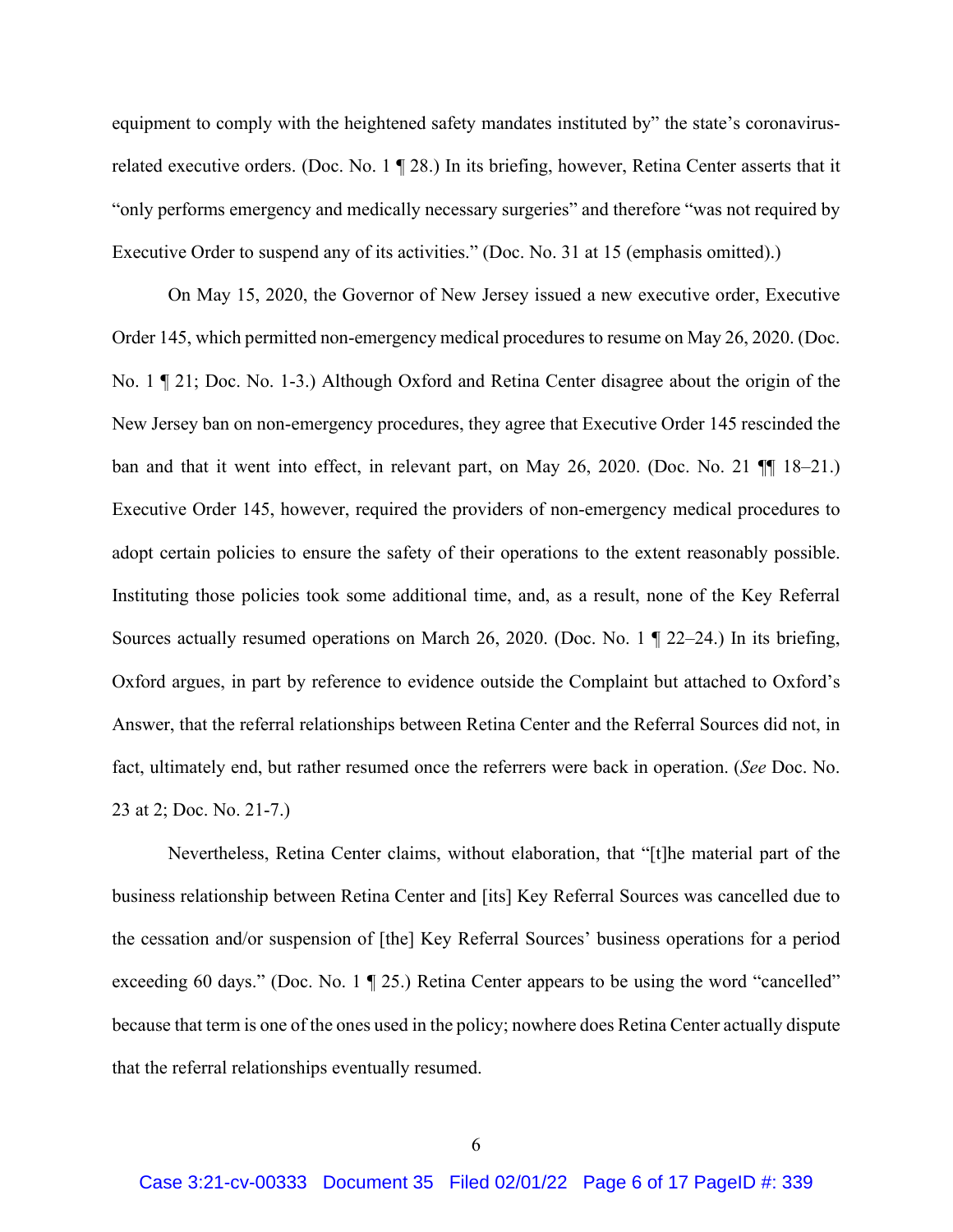Retina Center claims that the referrers' shutdowns qualified as "Loss of Referrals" events under the Oxford policy and that Retina Center suffered a compensable Actual Net Loss in excess of \$1,000,000 from those events. (*Id.* ¶ 26.) That alleged loss represented both lost income and the fact that, "in order to remain open and minimize its Income Loss, [Retina Center] was required to purchase safety equipment to comply with the heightened safety mandates instituted by various executive orders New Jersey Governor Phil Murphy instituted in response to the COVID-19 pandemic." (*Id.* ¶ 28.)

In early July of 2020, Retina Center gave Oxford notice that it intended to pursue an insurance claim based on it losses. (*Id.* ¶ 29.) On July 13, 2020, Oxford's independent third-party claims administrator, Creative Risk Solutions, confirmed receipt of the notice and requested additional information. This process went back and forth, with Retina Center providing the requested documentation of its losses, until, during a December 1, 2020, telephone conference, Oxford informed Retina Center that the claim was being denied. (*Id.* ¶¶ 30–34.) According to Retina Center, Oxford explained that it had "concluded that there was no coverage for this claim based upon its determination that the termination or cancellation of all, or the material part of, the business relationship between Retina Center and its Key Referral Sources was not 'permanent.'" (*Id.* ¶ 35.) Retina Centers argued to Oxford that the relevant plan language included no such permanence requirement. Oxford acknowledged that the word "permanent" did not appear in that language, but it nevertheless stood by its interpretation of the provision based on the use of the words "cancellation" and "termination." (*Id.* ¶¶ 37–41.) On December 1, 2020, Oxford confirmed its decision to Retina Center through a denial letter, stating that "the temporary suspension of the business operations of the referral sources did not result in the termination or cancellation of all or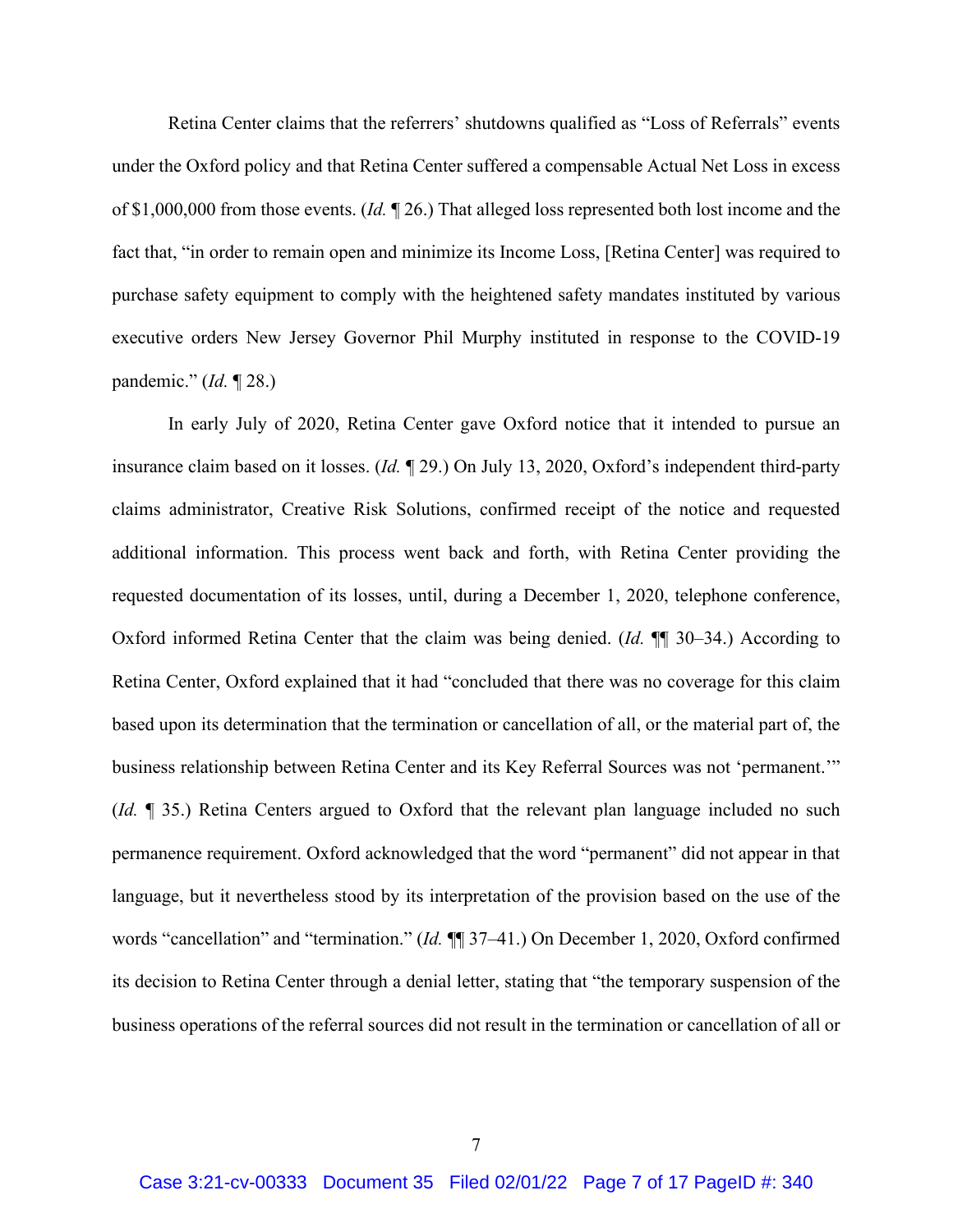any material part of a business relationship between the Insured and any Key Referral Source." (*Id.* ¶ 43; Doc. No. 1-4 at 3.)

Tennessee has, for many years, had a "bad faith refusal to pay" statute imposing increased liability on insurers who fail to process meritorious insurance claims timely and in good faith. *See* Tenn. Code Ann. § 56-7-105. In order for an insured party to avail itself of that statute, however, it must first file a sufficient "formal demand for payment." *Lindenberg v. Jackson Nat'l Life Ins. Co.*, 912 F.3d 348, 360 (6th Cir. 2018) (quoting *Palmer v. Nationwide Mut. Fire Ins. Co.*, 723 S.W.2d 124, 126 (Tenn. Ct. App. 1986)). To that end, Retina Center sent Oxford a letter on February 19, 2021, demanding payment of the denied claim, reiterating its position regarding Oxford's stated basis for the denial, and informing Oxford that, if the claim was not paid, Retina Center intended to sue Oxford in this court for, among other things, bad faith refusal to pay. (Doc. No. 1 ¶ 44; Doc. No. 1-5 at 2–5.)

Oxford did not reverse its denial decision, and, on April 26, 2021, Retina Center filed its Complaint. (Doc. No. 1.) The Complaint states three causes of action: first, for declaratory judgment establishing Retina Center's coverage under the plan; second, for breach of contract and the duty of good faith and fair dealing; and, third, for bad faith refusal to pay. (*Id.* ¶¶ 45–75.) Oxford now seeks dismissal of all three claims.

### **II. LEGAL STANDARD**

A motion for judgment on the pleadings under Rule 12(c) is governed by the same standards that govern a motion to dismiss for failure to state a claim under Rule 12(b)(6). *See Reilly v. Vadlamudi*, 680 F.3d 617, 622-23 (6th Cir. 2012). In deciding a motion to dismiss for failure to state a claim under Fed. R. Civ. P. 12(b)(6), the court will "construe the complaint in the light most favorable to the plaintiff, accept its allegations as true, and draw all reasonable inferences in favor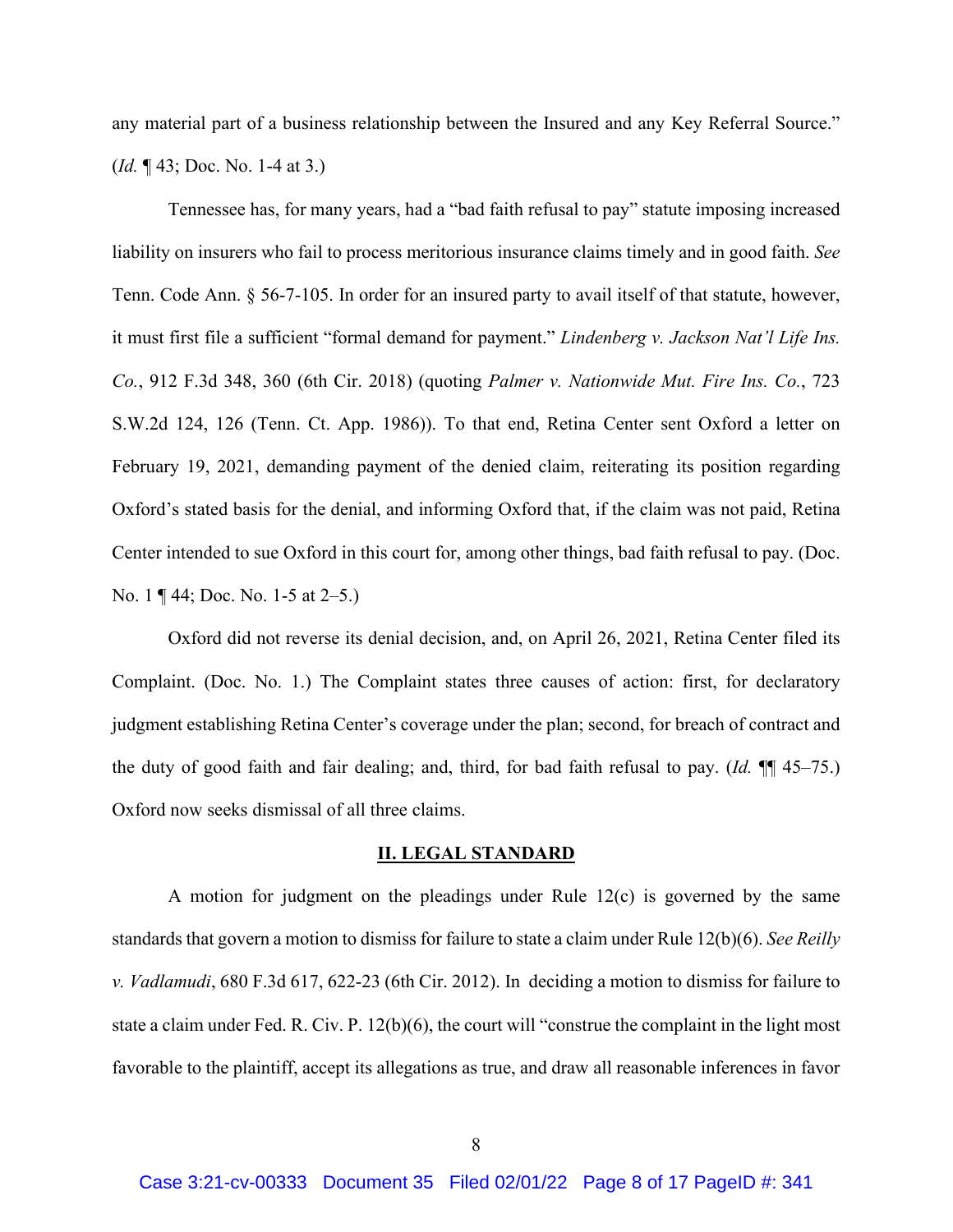of the plaintiff." *Directv, Inc. v. Treesh*, 487 F.3d 471, 476 (6th Cir. 2007); *Inge v. Rock Fin. Corp.*, 281 F.3d 613, 619 (6th Cir. 2002).

The Federal Rules of Civil Procedure require that a plaintiff provide "'a short and plain statement of the claim' that will give the defendant fair notice of what the plaintiff's claim is and the grounds upon which it rests." *Conley v. Gibson*, 355 U.S. 41, 47 (1957) (quoting Fed. R. Civ. P. 8(a)(2)). The complaint's allegations, however, "must be enough to raise a right to relief above the speculative level." *Bell Atl. Corp. v. Twombly*, 550 U.S. 544, 555 (2007). To establish the "facial plausibility" as required to "unlock the doors of discovery," the plaintiff cannot rely on "legal conclusions" or "[threadbare] recitals of the elements of a cause of action," but, instead, the plaintiff must plead "factual content that allows the court to draw the reasonable inference that the defendant is liable for the misconduct alleged." *Ashcroft v. Iqbal*, 556 U.S. 662, 678 (2009).

## **III. ANALYSIS**

Oxford has identified three reasons why its denial of Retina Center's insurance claim was correct and why the court should dismiss Retina Center's causes of action. First, Retina Center's relationships with its Key Referral Sources were not, as required by the policy, canceled or terminated, but rather were temporarily suspended. Second, insofar as a temporary suspension of referrals could be sufficient to trigger coverage under the policy, such suspension was required to be at least 60 days in length, which New Jersey's shutdown of non-emergency medical procedures was not. And, third, in any event, there were no losses attributable to the loss of referrals because Retina Center was shut down just as much as its referrers were. Retina Center disputes those grounds for dismissal on the merits but also argues that, in raising its arguments, Oxford has improperly relied on matters outside the pleadings in a manner inconsistent with Rule 12(c).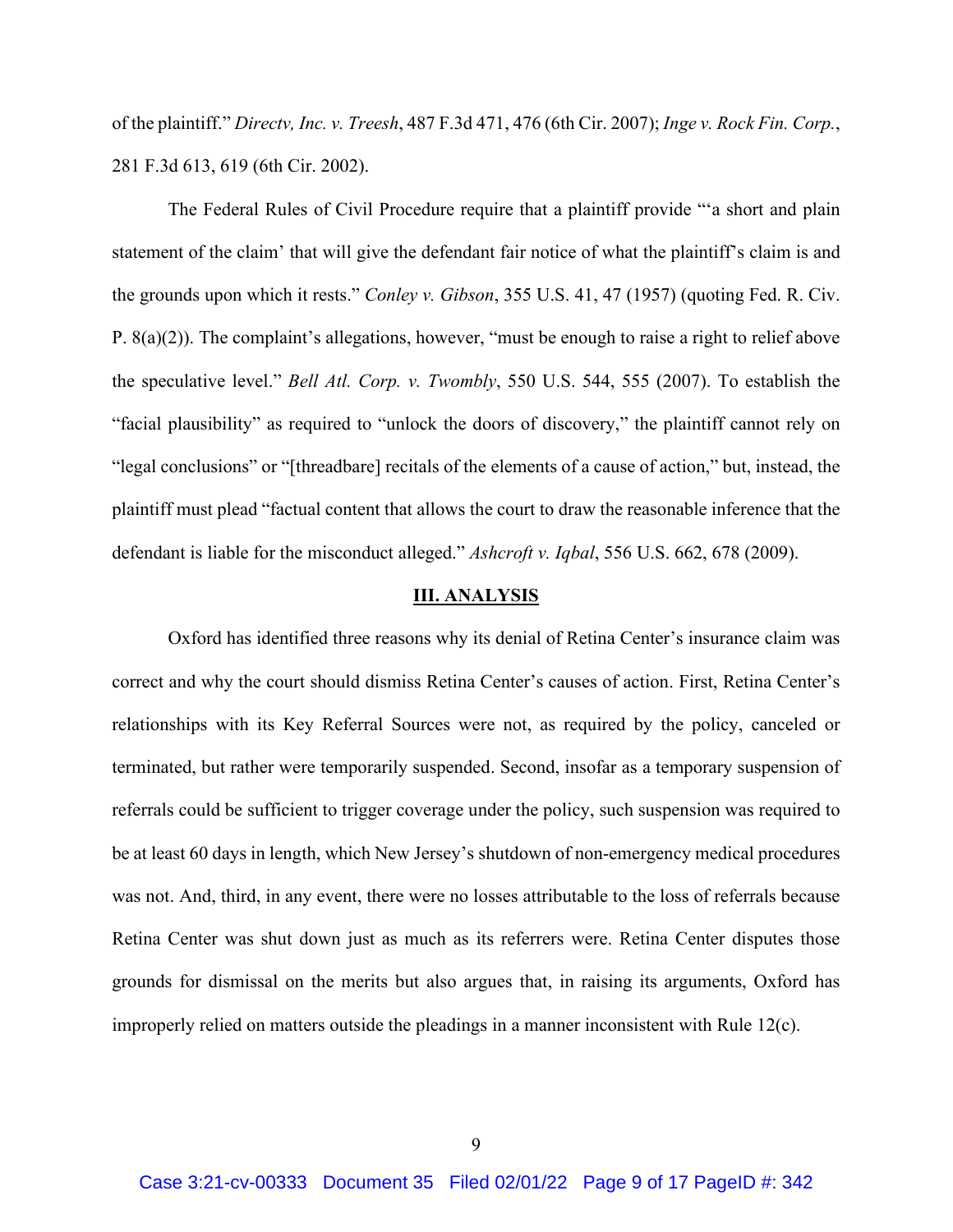## **A. Scope of Court's Consideration**

"If, on a motion under Rule  $12(b)(6)$  or  $12(c)$ , matters outside the pleadings are [1] presented to and [2] not excluded by the court, the motion must be treated as one for summary judgment under Rule 56." Fed. R. Civ. P. 12(d). In other words, when a party filing or opposing a Rule 12(b)(6) or 12(c) motion brings up facts that are outside the four corners of the pleadings and not subject to either judicial notice or incorporation by reference into the pleadings, the court has two choices: it can ignore the non-pleaded facts on the ground that they are, by definition, irrelevant to the pending motion, which is confined to testing the pleadings; or, in the alternative, the court can consider some or all of the additional, non-pleaded facts, in which case the court is required to convert the motion to one for summary judgment under Rule 56. If the court chooses the second option, however, "[a]ll parties must be given a reasonable opportunity to present all the material that is pertinent to the motion." Fed. R. Civ. P. 12(d). As long as a district court limits itself to one of the two possibilities contemplated by Rule 12(d), the decision to convert or not to convert a motion is within that court's reasonable discretion. *See Miller v. Mearns*, 643 F. App'x 552, 554 (6th Cir. 2016) (citing *Wysocki v. Int'l Bus. Mach. Corp.*, 607 F.3d 1102, 1104 (6th Cir. 2010)).

In some respects, Retina Center is correct that Oxford, in its briefing, goes beyond the facts covered by the pleadings in a manner that cannot be reconciled with Rule 12(c). For example, Oxford asserts, without citation to the record, that information regarding the referrers' failure to reopen promptly following Executive Order 145's effective date "was never presented to Oxford in connection with [Retina Center's] claim." (Doc. No. 23 at 17.) That may or may not be true, and the failure to present that information to Oxford during the claims process may or may not be fatal to Retina Center's reliance on the same theory now. For the court even to wade into those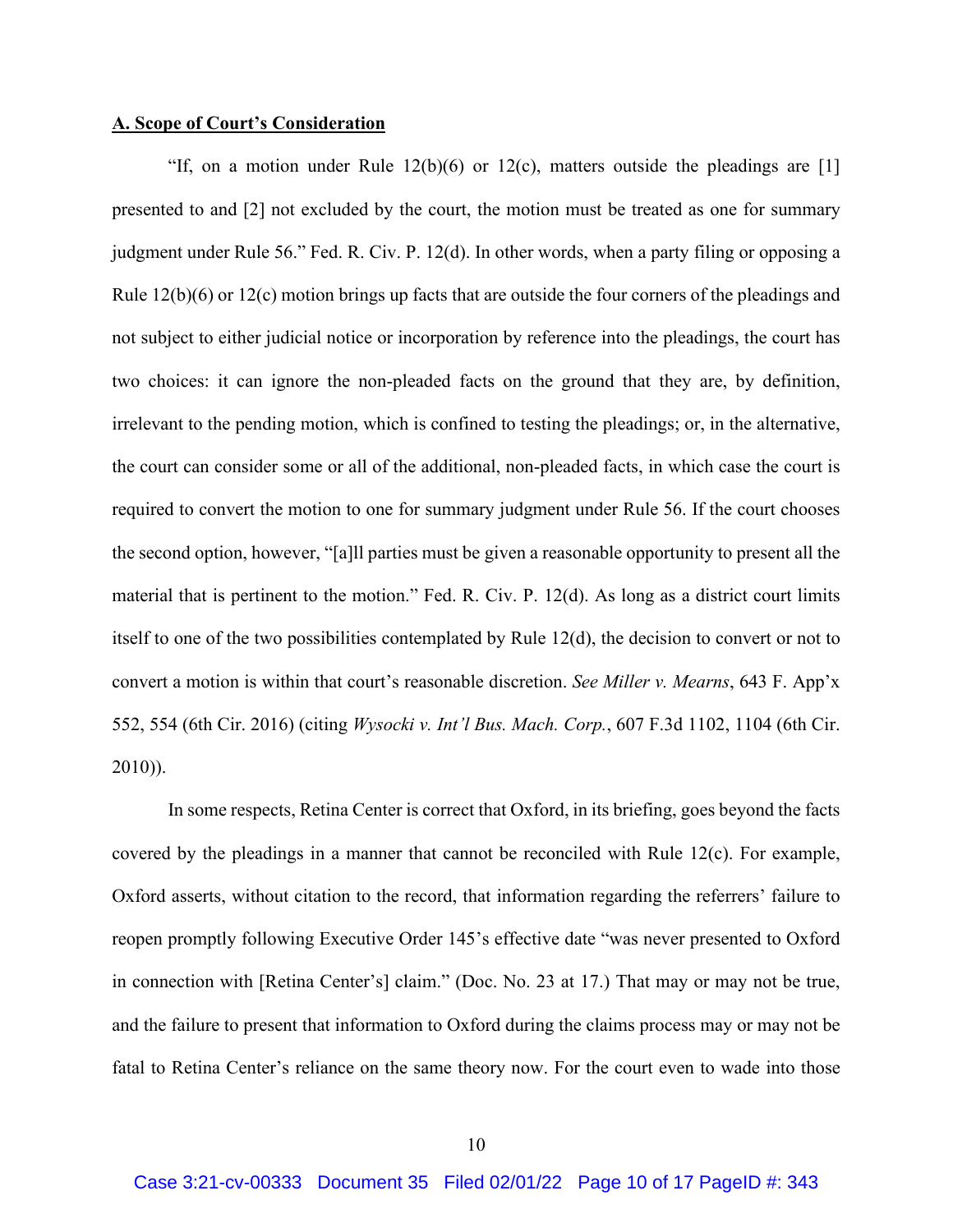issues, however, it would have to go beyond the facts asserted in the Complaint, which it cannot do without also giving the parties the opportunity to address the underlying factual dispute as they would on a motion for summary judgment. The court finds that it would not be an effective use of the court's or parties' time to prolong the consideration of this motion by calling for additional briefing in an attempt to comply with Rule 56. Accordingly, factual assertions made by Oxford that exceed the allegations in the pleadings will not be considered by the court.

There are, however, two areas where the court may look beyond the explicit contents of Retina Center's Complaint. The court can rely on judicial notice to consider some facts, particularly regarding the Executive Orders, without the need to convert the motion to one under Rule 56. *See, e.g*., *Roane Cty., Tenn. v. Jacobs Eng'g Grp., Inc.*, No. 3:19-CV-206-TAV-HBG, 2020 WL 2025613, at \*3 (E.D. Tenn. Apr. 27, 2020) (holding that the defendant's citation to certain documents did "not require that the Court convert [the defendant's] motion pursuant to Rule 12(d) because these documents are public records subject to judicial notice"). The power of a court to take judicial notice of executive orders and similar formal executive actions apparent in the public record is well-established. *See, e.g.*, *N.L.R.B. v. E.C. Atkins & Co.*, 331 U.S. 398, 406 (1947) ("Circular No. 15 was not introduced into evidence in the proceeding before the Board. But it was issued by military authorities pursuant to the power vested in the Secretary of War by Executive Order No. 8972 and we may take judicial notice of it."); *Ackman v. N. States Contracting Co.*, 110 F.2d 774, 777 (6th Cir. 1940) ("We take judicial notice of executive orders creating the Board, and administrative action appointing its personnel."); *Fitch v. Kentucky State Poli*ce, No. CIV.A. 3:10-49-DCR, 2010 WL 4670440, at \*7 (E.D. Ky. Nov. 10, 2010) ("Additionally, the Court may take judicial notice of this Executive Order."). Accordingly, while the court is required to accept Retina Center's factual allegations and to avoid factual questions that are not fairly raised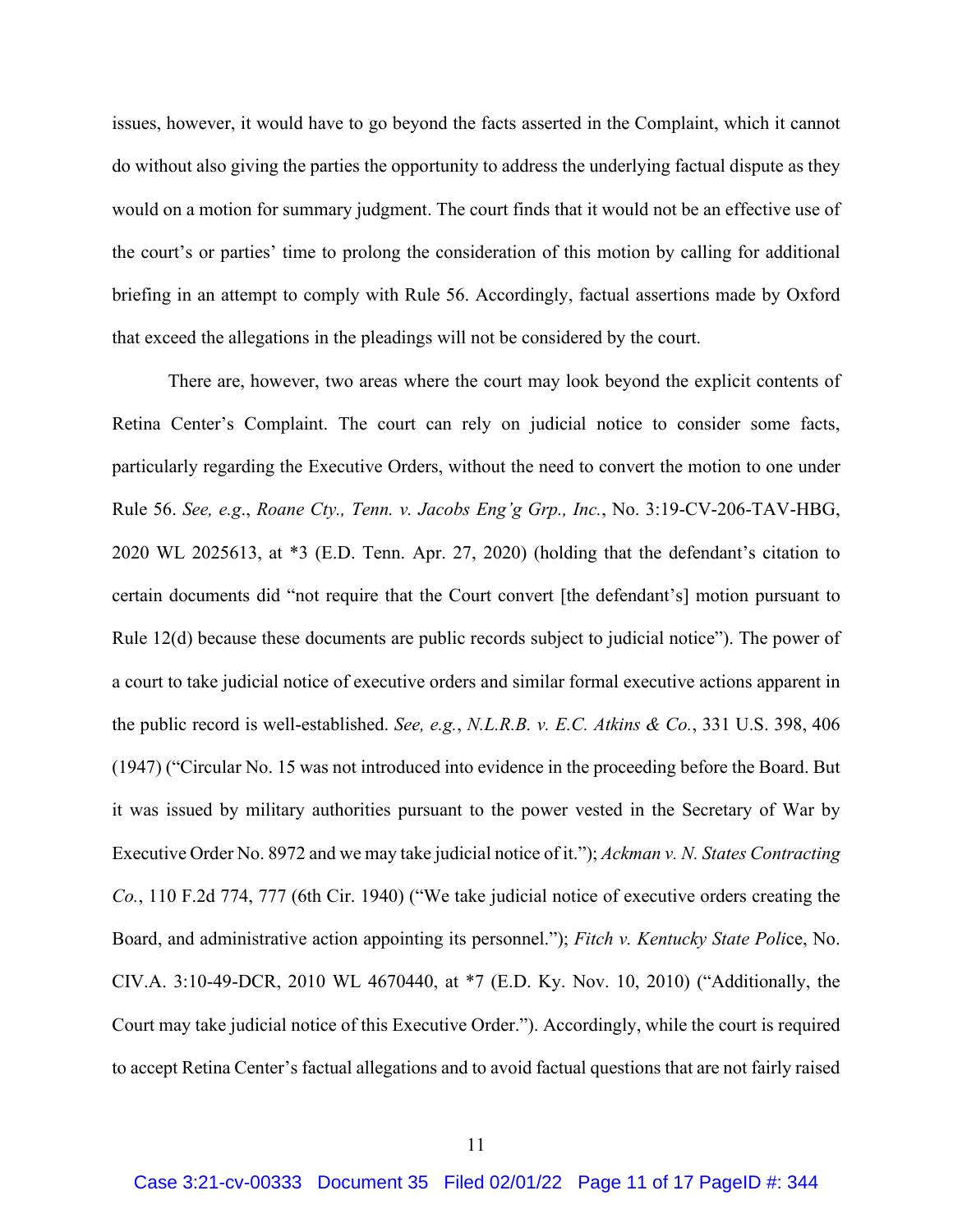by the pleadings, the court is not required to accept Retina Center's characterization of what the Executive Orders actually said or, as a legal matter, did. Nor is the court required to ignore the existence of Executive Order 109 simply because the Complaint incorrectly identifies Executive Order 107 as instituting the relevant policies.

Second, in addition to the court's consideration of what Retina Center *has* alleged in its Complaint, the court is also permitted to examine what Retina Center did *not* allege. In order to satisfy the plausibility requirement that governs Rule  $12(c)$  motions, a complaint must plead "more" than a sheer *possibility* that a defendant has acted unlawfully." *Iqbal*, 556 U.S. at 678 (emphasis added). It is not sufficient to allege facts that are "merely consistent with" liability while eliding other, more problematic factual issues that are nevertheless essential to the claim. *Id.* (quoting *Twombly*, 550 U.S. at 557). A complaint will not survive a motion under Rule 12(b)(6) or 12(c) unless the plaintiff has pleaded "each element of his claim with sufficient detail." *York v. Lucas Cty., Ohio*, No. 3:13CV1335, 2014 WL 496937, at \*1 (N.D. Ohio Feb. 6, 2014) (citing Twobly, 550 U.S. at 555). While the court is bound to accept the plaintiff's assertions of fact, the court is not bound to ignore the plaintiff's omissions.

For example, in this case, Retina Center has conspicuously failed to plead that its relationship with any referrer was ever permanently cancelled. By the time Retina Center drafted its Complaint, it was fully on notice that the issue of permanent cancellation of referral relationships, as opposed to those relationships' temporary suspension, was central to Oxford's denial of Retina Center's insurance claim. Retina Center addresses that issue in the Complaint, but only by arguing that Oxford's interpretation of the policy was wrong—not by arguing that the referral relationships were, in fact, permanently cancelled. While the court will not consider the additional evidence cited by Oxford seeking to *establish* that the referral relationships resumed,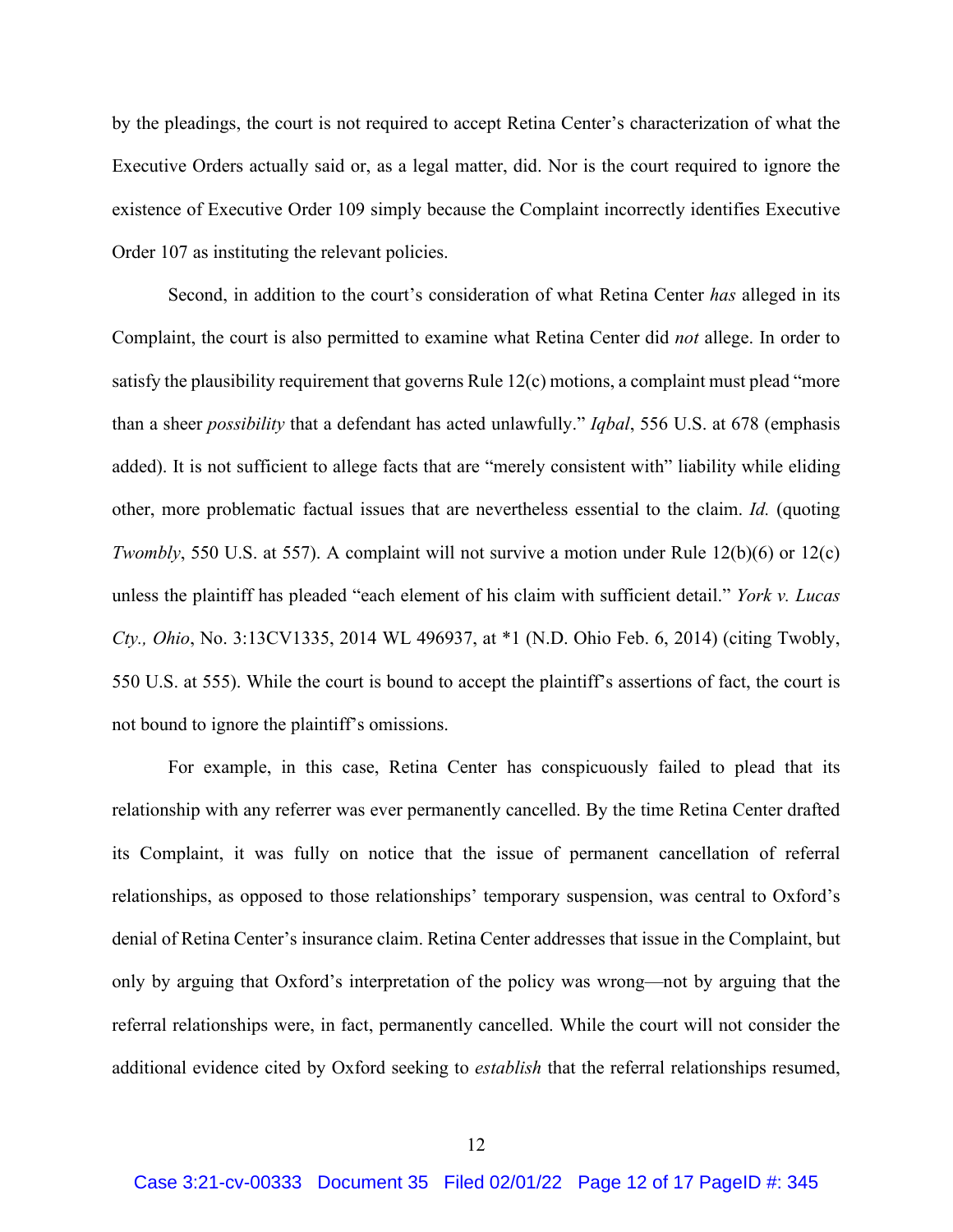the court is permitted to consider the fact that Oxford never actually alleged that they did not.

# **B. Plausibility of Retina Center's Claim for Relief**

Based on the court's reading of the Complaint and Answer, Retina Center is probably correct that the latter two grounds for dismissal identified by Oxford are too fact-dependent for the court to consider at this stage. Even assuming that Oxford is correct that non-emergency medical procedures were not suspended in New Jersey until Executive Order 109 and that the procedures were, therefore, not suspended for a full 60 days, Retina Center has plausibly alleged that the safety requirements of Order 145 had the practical effect of at least slightly extending the shutdown past the 60-day threshold. As to whether Retina Center's losses were attributable to a loss of referrals or, instead, its own alleged shutdown, Retina Center may well have been remiss in declining to actually plead its explanation for how and why it was able to remain open throughout the relevant period. Nevertheless, the Complaint does state that Retina Center remained open, and a reading of the Executive Orders does confirm that the orders did not shut down *every* business in New Jersey. Accordingly, reading the Complaint in the light most favorable to Retina Center, Retina Center adequately pleaded that it could have performed income-generating procedures from referrals during the shutdown, if those referrals had continued.

However, Oxford's first stated ground for denying the claim—that the policy only covered loss of referrals upon the permanent cancellation of the referral relationships—is based on the interpretation of the policy, not on the aforementioned disputed facts. "The question of the extent of insurance coverage is a question of law involving the interpretation of contractual language." *Clark v. Sputniks, LLC*, 368 S.W.3d 431, 441 (Tenn. 2012) (citing *U.S. Bank, N.A. v. Tenn. Farmers Mut. Ins. Co.*, 277 S.W.3d 381, 386 (Tenn. 2009)); *see also Charles Hampton's A-1 Signs, Inc. v. Am. States Ins. Co.*, 225 S.W.3d 482, 487 (Tenn. Ct. App. 2006) ("The interpretation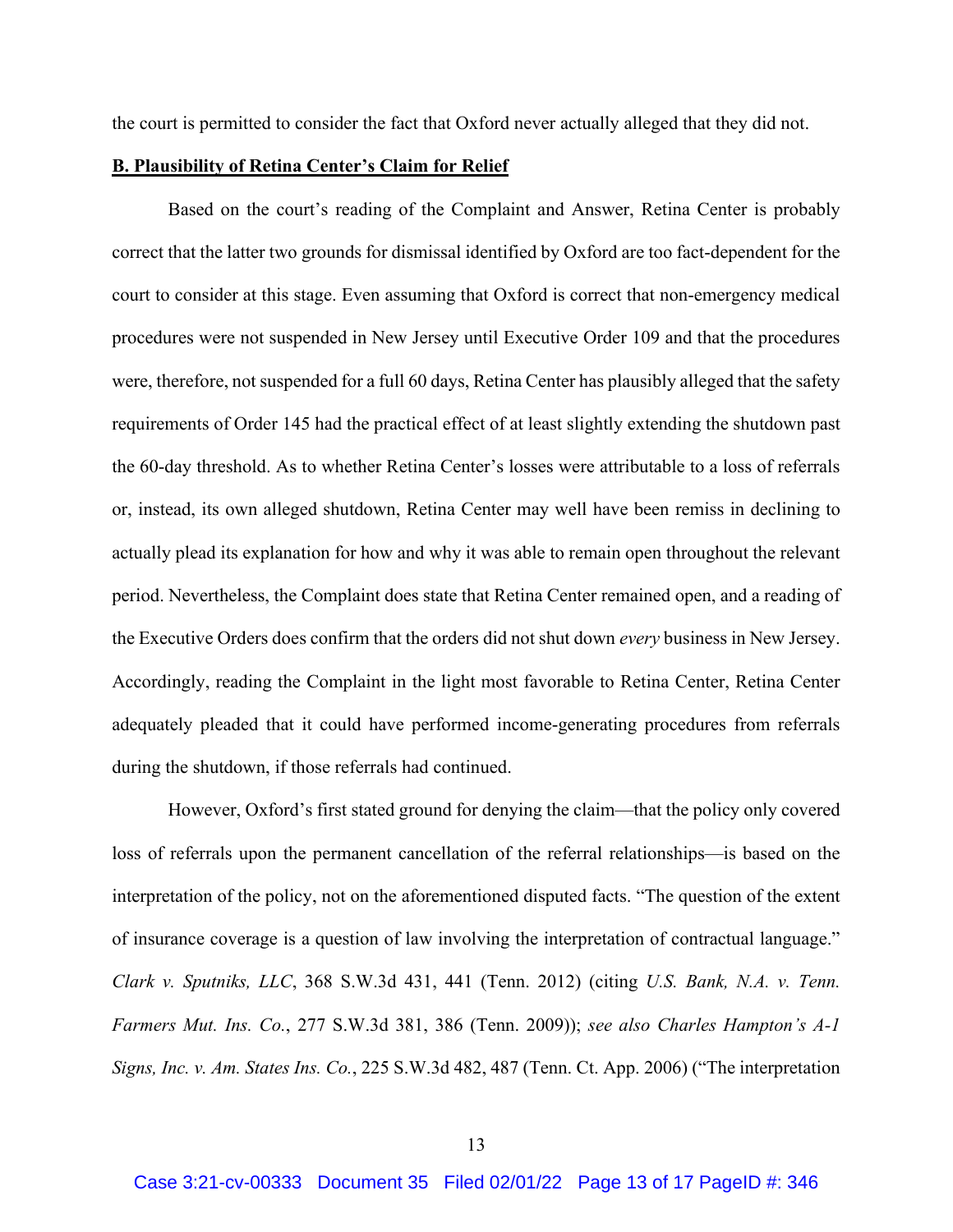of an insurance policy is a question of law and not fact.") (citation omitted). Moreover, as the court has already noted, the only rebuttal to this aspect of Oxford's position that appears in the Complaint is the *legal* argument that Oxford misinterpreted the policy. Retina Center has not pleaded a factual basis for concluding that the denial of the claim was in error even if Oxford's legal interpretation was correct. The court, accordingly, can consider whether Oxford is entitled to dismissal on the ground that its reading of the policy's language should prevail, without being waylaid by the factual disputes surrounding the other potential grounds for dismissal.

Insurance policies "are 'subject to the same rules of construction as contracts generally,' and in the absence of fraud or mistake, the contractual terms 'should be given their plain and ordinary meaning, for the primary rule of contract interpretation is to ascertain and give effect to the intent of the parties.'" *Clark*, 368 S.W.3d at 441 (quoting *U.S. Bank*, 277 S.W.3d at 386–87). Where a policy is genuinely ambiguous, exclusions and limitations in insurance policies "must be construed against the insurance company and in favor of the insured." *Allstate Ins. Co. v. Watts*, 811 S.W.2d 883, 886 (Tenn. 1991). A policy's limitations, however, should not "be so narrowly construed as to defeat their evident purpose." *Capitol Indem. Corp. v. Braxton*, 24 F. App'x 434, 439 (6th Cir. 2001) (citation omitted).

The insurance policy at issue in this case permitted Retina Center to recover for lost income caused by "the termination or cancellation of all or any material part of a business relationship between Insured and a Key Referral Source as a result of . . . the cessation or suspension of the business operations of such Key Referral Source for a period no less than 60 days." Oxford argues that the plain meaning of the words "termination" and "cancellation" requires a permanent end to a relationship, not merely a temporary suspension.<sup>2</sup> As the Supreme Court has observed, "[t]he

<sup>&</sup>lt;sup>2</sup> Retina Center makes much of the fact that, during the parties' dispute over Retina Center's insurance claim, Oxford allegedly conceded that this language was ambiguous. Oxford disputes that characterization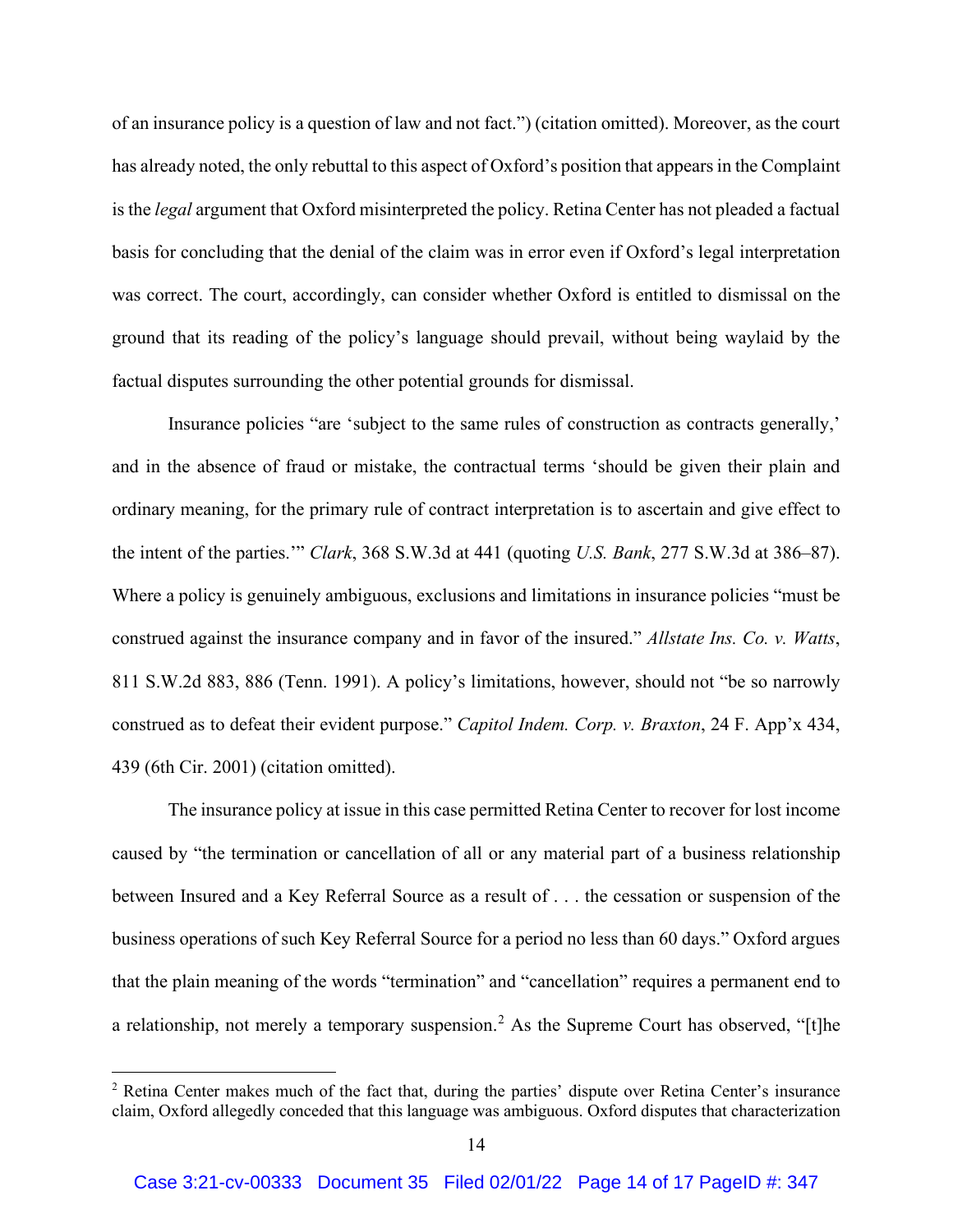word 'terminate' ordinarily means 'put an end to.'" *Mac's Shell Serv., Inc. v. Shell Oil Prod. Co. LLC*, 559 U.S. 175, 182–83 (2010) (quoting Webster's New International Dictionary 2605 (2d ed. 1957); citing The Random House Dictionary of the English Language 1465 (1967)). Cancel is, at least in the relevant respects, largely a synonym for "to terminate." CANCEL, Black's Law Dictionary (11th ed. 2019). The insurance policy itself, moreover, clearly recognizes that "suspension" is a distinct, time-limited concept that can be evoked where appropriate, because the policy uses "cessation or suspension" elsewhere in the same provision. Oxford's reading of the plain language of the policy therefore appears to be correct.

Retina Center argues that, even if the court is inclined to agree with Oxford about the general definition of "termination," the policy's reference to 60-day suspensions should be read, in context, to suggest that such a suspension counts as a termination under the policy. As Oxford points out, however, that is not what the policy actually says. A policy easily could be written to define "termination" to include a suspension of operations for 60 days or more. This policy, however, did not do that. Rather, it provides coverage for the "termination or cancellation of all or any material part of a business relationship between Insured and a Key Referral Source," if that termination of the relationship occurred "*as a result of* . . . the cessation or suspension of the business operations of such Key Referral Source for a period [of] no less than 60 days." (Doc. No. 1-1 at 22–23 (emphasis added).) Read according to the plain meaning of the words, that provision covers lost income from a termination that is *caused by* a 60-day suspension, but it does not call on the insurer to pay for income lost due merely to the suspension itself, if no termination actually occurred.

of its statement that "reasonable minds" could "disagree" on the matter at issue. (*See* Doc. No. 1 ¶ 40; Doc. No. 31 at 12; Doc. No. 31-2 at 39; Doc. No. 33 at 5.) Regardless, nothing about the parties' statements at that stage has any bearing on the court's construction of the policy's language as a matter of law.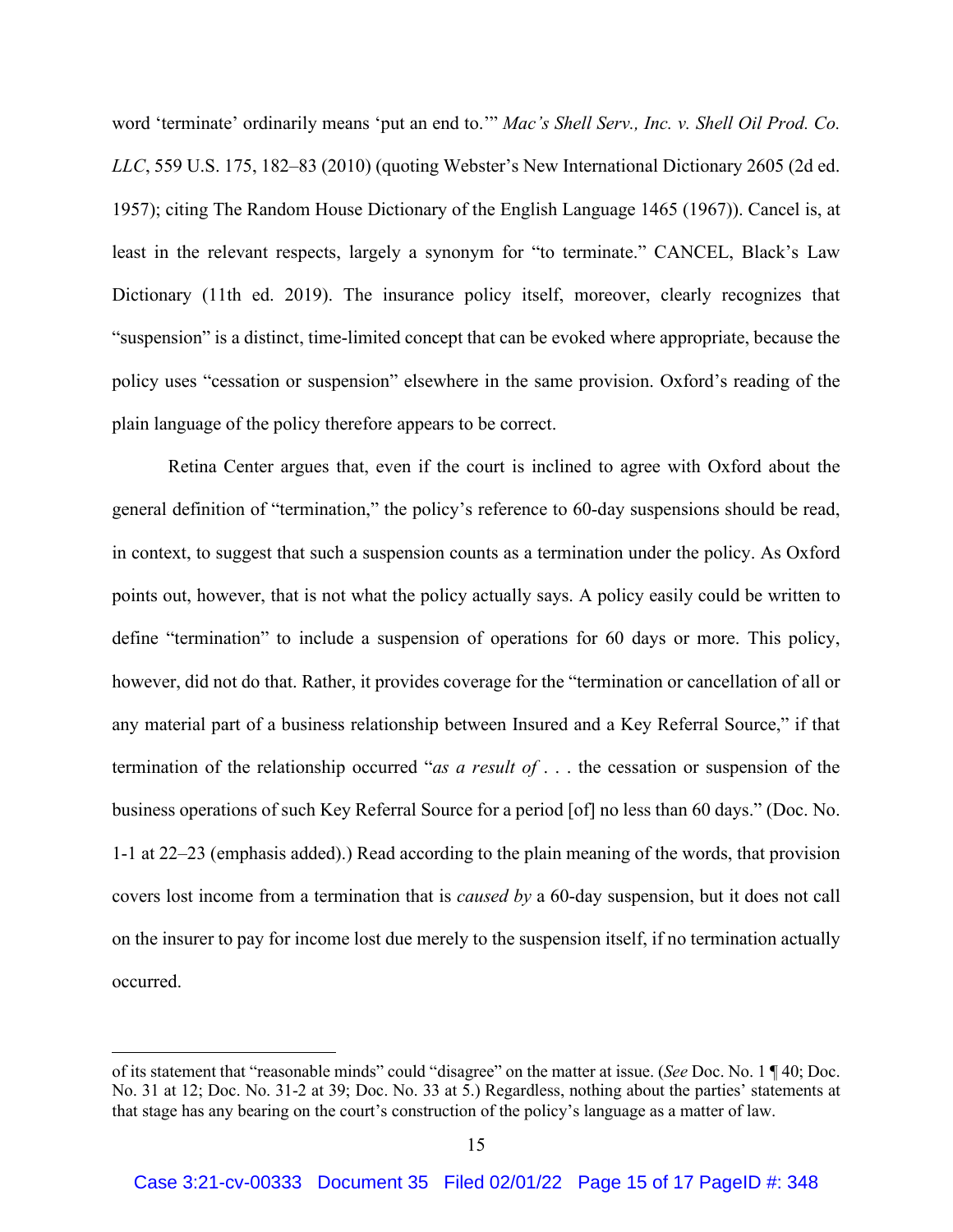Such a reading makes sense in the context of the broader coverage provision. The policy notably does not cover every termination of a referral relationship. It covers only those terminations that were either (1) wrongful or (2) caused by one of the expressly enumerated causes. Many of the listed causes, however, are not events that would necessarily entail a lost referral relationship. For example, the policy covers a loss of referrals caused by "the bankruptcy of [a] Key Referral Source." (*Id.* at 23.) But a Key Referral Source could declare some forms of bankruptcy while still continuing its business relationship with the insured. The list of covered causes for the required "termination or cancellation," therefore, cannot be read as a list of items that automatically trigger the provision's coverage *in and of themselves*. The provision covers referrals lost due to the termination of all or part of a business relationship *as a result of* a bankruptcy, just as it says it does. The same basic construction of the provision would apply to suspended operations as well. The policy covers referrals lost due to the termination of all or part of a business relationship *as a result of* suspended operations; the termination/cancellation itself, however, is the triggering event for coverage.

Such a structure, moreover, makes sense. The purpose of the coverage for lost referrals was to compensate Retina Centers for the referrals it *lost*, not for referrals that were merely deferred until the referrer's business resumed. If the policy compensated Retina Center for the fact that it did not receive referrals for the relevant 60+ days, yet all of the referrers resumed operations and referred their patients to Retina Center at a later date regardless, Retina Center would enjoy a double recovery. The stated purpose of the provision, however, was to offset an actual loss, not a delay. Oxford's denial of the claim based on its conclusion that the referral relationships were not terminated was therefore consistent with the "Loss of Referrals" provision, and Retina Center's claims will be dismissed.